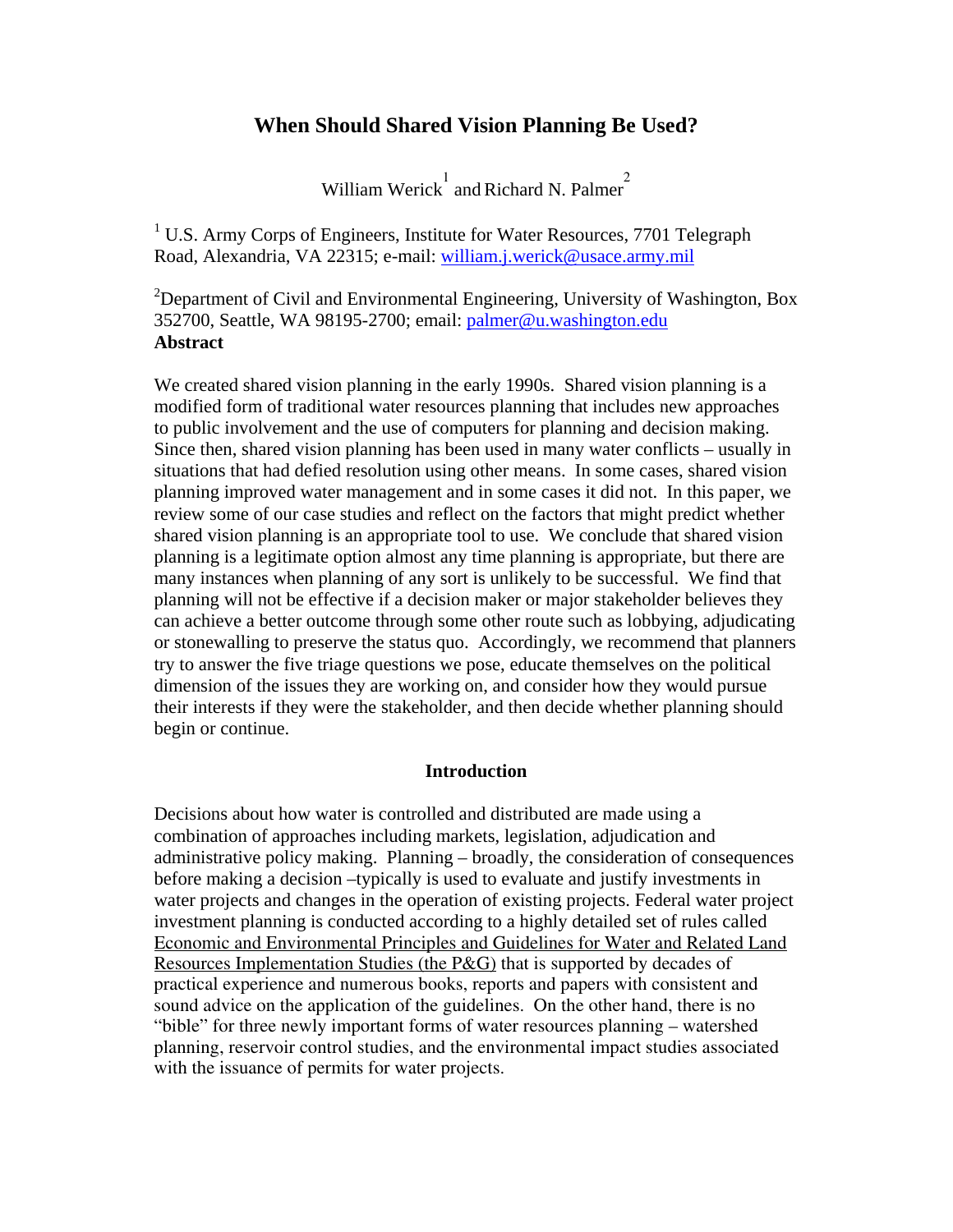Shared vision planning is one type of water resources planning. We led the initial the development of that approach in the early 1990s and have led numerous studies using shared vision planning since. The question addressed by this paper is 'when is shared vision planning appropriate?'

This paper builds on previous efforts we have made to organize and publish our mostly subjective analysis. The paper first describes shared vision planning in the context of the history of water resources planning in the United States, briefly reviews the main reasons we see for failed case studies, and then proposes five "triage" questions that should be answered affirmatively before one decides to use shared vision planning.

### **Essential attributes of shared vision planning**

There are three essential attributes of shared vision planning:

- A traditional planning process based on Federal water planning principles, but expanded to address multiple decision makers and (in some cases) an operational and adaptive management phase;
- A rigorous but efficient form of public involvement called "Circles of Influence" that is used to assure that the concerns of the public are addressed;
- The engagement of stakeholders, experts and decision makers in the development of a shared vision computer model that encompasses all the important impacts of possible decisions.

Until three decades ago, there was a substantial intellectual and political interest in the subject of water resources planning that focused on the rules for making investments in new federal water storage and control projects. Three works from that period were arguably the most influential on water resources planning; Gilbert White's 1942 thesis, *Human Adjustment to Floods* and Arthur Maass' two books, "*Muddy Waters*" (1951) and the "*Design of Water Resources Systems; New Techniques for Relating Economic Objectives, Engineering Analysis, and Governmental Planning*" (1962) a textbook by participants in the Harvard Water Project which Maass led. White is considered the father of floodplain management, the central example of his broader concept that engineers should not automatically control water if adjusting behavior provides a better result. In *Muddy Waters*, Professor Maass argued that a Federal executive branch agency was obliged to design water projects that served the President and national interests rather than (just) the desires of special interests and individual Congressmen. *Design of Water Resources Systems* suggested an analytic approach and likely national objectives for that design. Professors White and Maass and other participants from the Harvard Water Project worked in and outside government to develop practical planning guidelines that operationalized their principles. There is a traceable path from their work to the P&G. Shared vision planning uses the same basic planning process except that it includes methods to determine and apply the decision criteria of multiple decision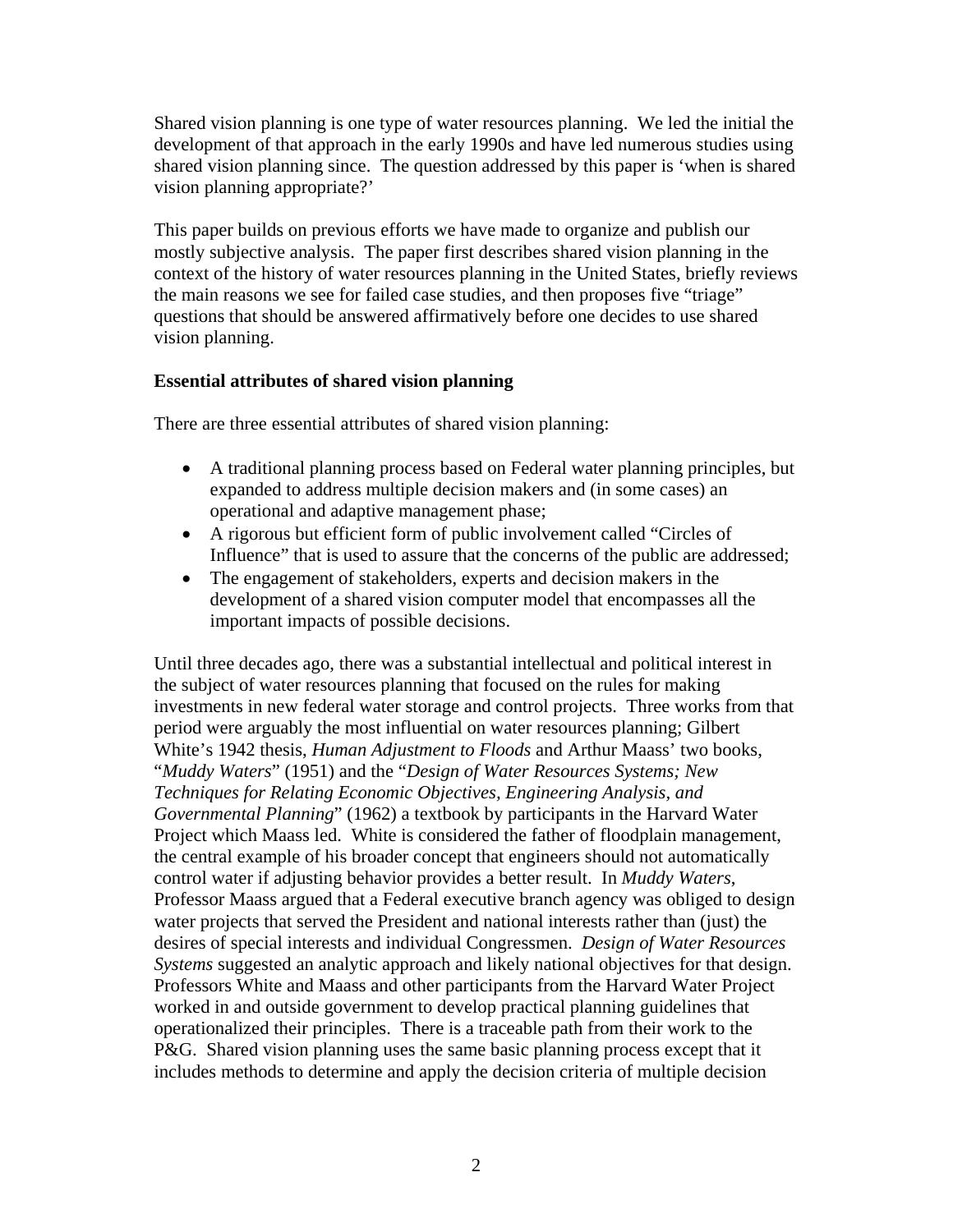makers and it goes beyond the recommendation phase and can be used operationally or in adaptive management.

The shared vision model is a single computer model of the system being studied that decision makers, experts and stakeholders all use to test new management ideas and investments. Models like this were imagined by C.S."Buzz" Hollings when he wrote about adaptive management in the 1970s. Richard Palmer used a interactive simulation model to help resolve conflicts over how to supply water to the Washington, D.C. metro area in 1980, and it was he who introduced the idea of the shared vision model to the National Drought Study team more than a decade later. The three figures below show an example of the shared vision model being developed for a study of the regulation of Lake Ontario. The first Excel spreadsheet is a control panel that allows the user to design plans and select forecasting approaches. The second figure is of the STELLA model where the simulation is done using values set on the Excel control panel. The third figure is of the Excel spreadsheet that helps rank plans and visually compares them. All three models are dynamically linked to exchange information automatically.



**Figure 1. One control panel for the Lake Ontario Shared Vision Model** 

The Circles of Influence approach to public involvement begins with the traditional attempt to identify impacted parties, but actively seeks to engage them using existing relationships such as professional and trade societies to build trust and reduce costs.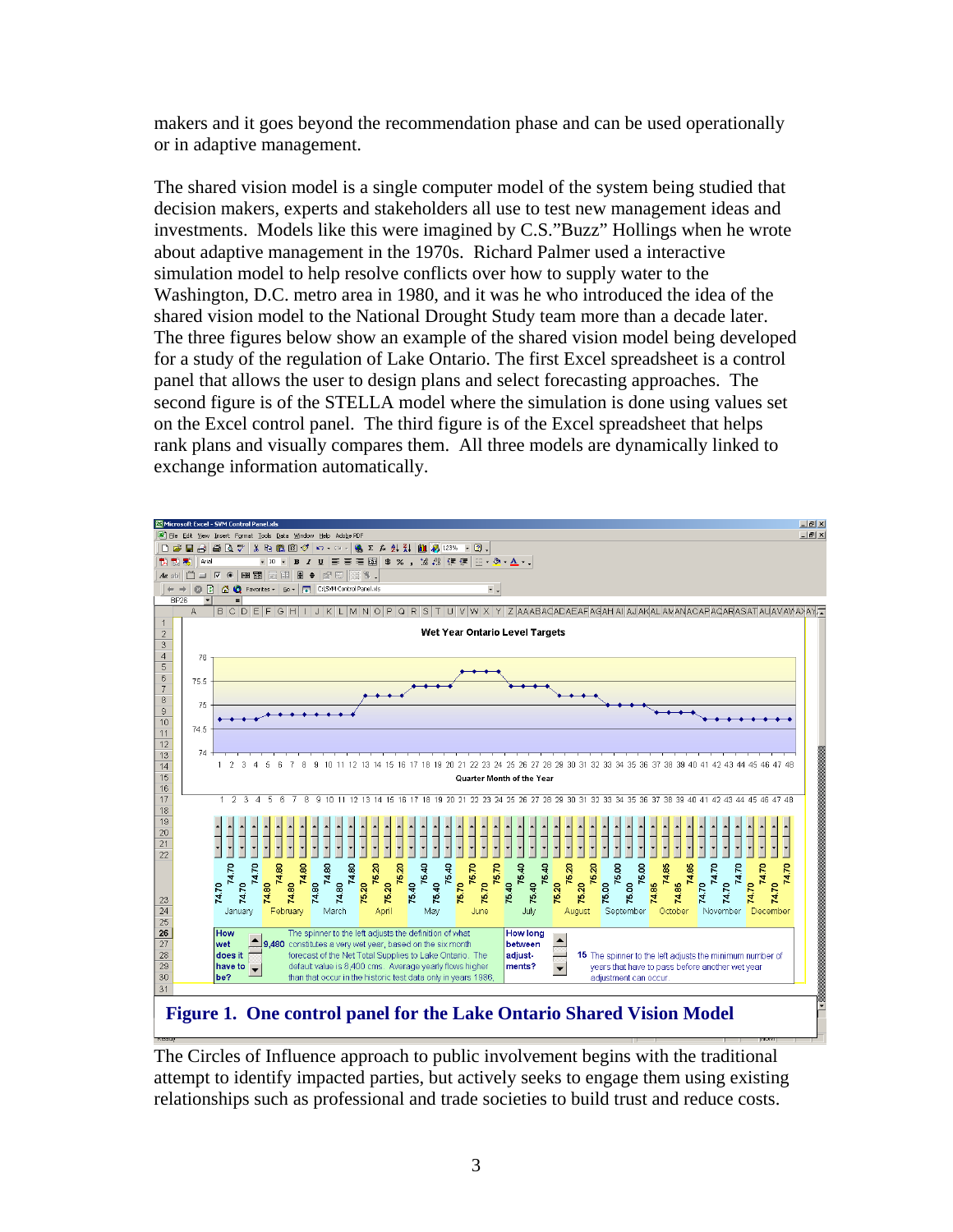

We used shared vision planning during the Corps' National Drought Study (1990- 1994), for drought planning. After the National Drought Study we (and others) modified the approach for use in other types of water resources planning including virtual floods and droughts and the management of water in reservoirs and lakes. We have applied shared vision planning in over a dozen case studies here and outside the United States since.

In retrospect, the case studies seem to fit one of three categories: *successful*, *unsuccessful*, and *verdict pending*.

### **Success Stories**

In each of these cases, such as the Washington Metropolitan Water Supply Study and the Kanawha River Basin Study, a test case conducted as part of the National Drought Study, it was clear that the solutions were implemented because of shared vision planning that had not been credible or even imagined before, and the benefits greatly exceeded the costs of the analysis.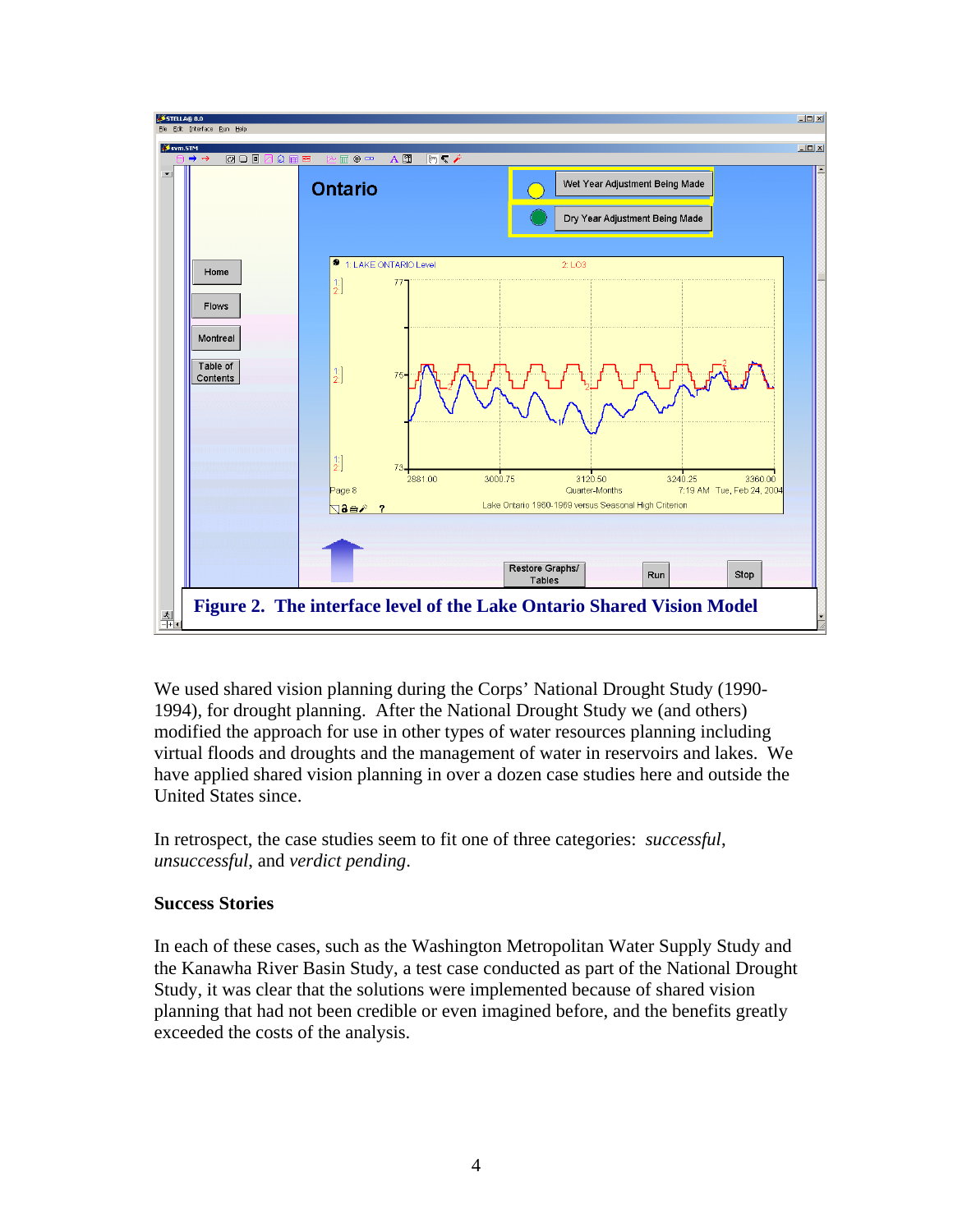

In the Kanawha study, whitewater rafters had lost considerable income because whitewater releases had been reduced to conserve water needed to provide minimum flows for wastewater dilution. Dr. Richard Punnett led a workshop using a shared vision model in which he demonstrated reservoir operating rules that would improve both water quality and whitewater dependability. Previous operations studies just a few years before had not revealed these solutions. All the necessary decision makers and stakeholders had participated in the planning and model building process, essentially agreeing to the changes at the meeting, so new operating rules were put in place quickly. Participants estimated that the new plan would save \$10 million in regional tourism revenue during the next severe drought while also improving water quality. In Tacoma, Dr. Palmer and the Corps conducted a "Virtual Drought" that simulated several months of drought in a seven-hour workshop. The "drought" proceeded in two-week intervals. At the end of each interval, a "forecast" would be made and the "press" would characterize conditions and criticize decisions. Decision makers all used the model they had helped build to assess water supplies and demand, and to analyze and negotiate decisions as the drought progressed. Discussions were sometimes heated, but by day's end participants reported increased faith in their model and its potential to help them manage collaboratively. The model and the relationships developed in this exercise helped reduce the time, effort and stress in subsequent reservoir management decisions in the basin.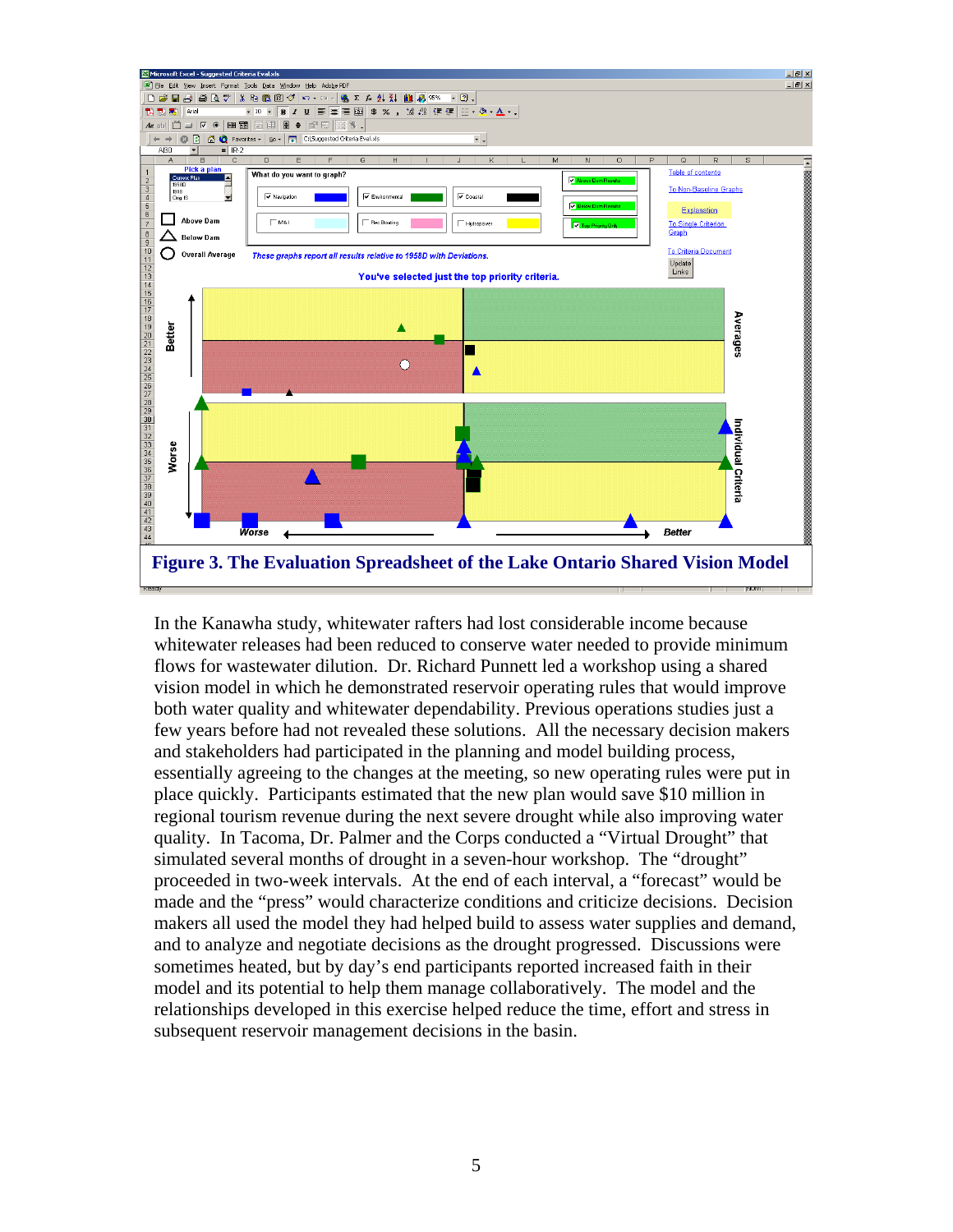### **Unsuccessful case studies**

Two factors predominate in the failures; the limitations of planning talent and the perception by a key player that there was a preferable alternative to planning. The names of the case studies are not used here, but the examples are real.

### **Failures due to the limitations of planning participants**

Our experience applying shared vision planning here and in other countries suggests that there are some typical human shortcomings that are likely to undermine a planning effort; lack of technical competence, especially in the field of planning, and a disposition to follow process rather than produce change.

The lack of technical competence, in our experience, has two roots. The first, widely documented, is that government is not attracting the best and brightest employees, and the government often has the core responsibility for managing water conflicts. The second is that the vast majority of people working to resolve the major water conflicts of the day are unaware of the work of Maass and White and their contemporaries.

Unfortunately, we see significant incompetence too often. Creating the systems model that mathematically relates changes in water levels and flows to impacts that people care about demands a broad range of skills. The skills of modeler, facilitator, planner and leader must either be found in one person or in a small team that can understand and appreciate each other's work.

But more common problem is the need to revisit technical issues that were raised and answered (if not infallibly, then certainly impressively) decades before, especially in the areas of public involvement and evaluation. The droughts of the mid and late 1980s and the requirements under the Clean Water Act to control Total Maximum Daily Loads of pollutants call for the same sort of systemic management that White and Maass had written about, but the people assigned to those problems were not familiar with that literature. The result is often what some call "garbage can planning" – an approach in which groups of agencies gather data, build models, hold open discussions with the public and try to reach consensus on a solution without any formal requirements (such as the use economic analysis). Two published reports document what many professionals have argued for some time. A report form the John F. Kennedy School of Government at Harvard University (Coglianese) makes a case that "public involvement" as it is practiced too often raises the interests of special interest stakeholders – for example, people who live around the shores of a reservoir – over the interests of the general public such as people who use electricity produced at the reservoir. Two reports from the University of Colorado, Boulder (Kenney, NRLC) show that although the concept is still promising, there are often no central principles that underlie so-called "watershed" planning or management efforts and that most watershed efforts have yet to show success. Our experience suggests that these reports are right and should be more widely read.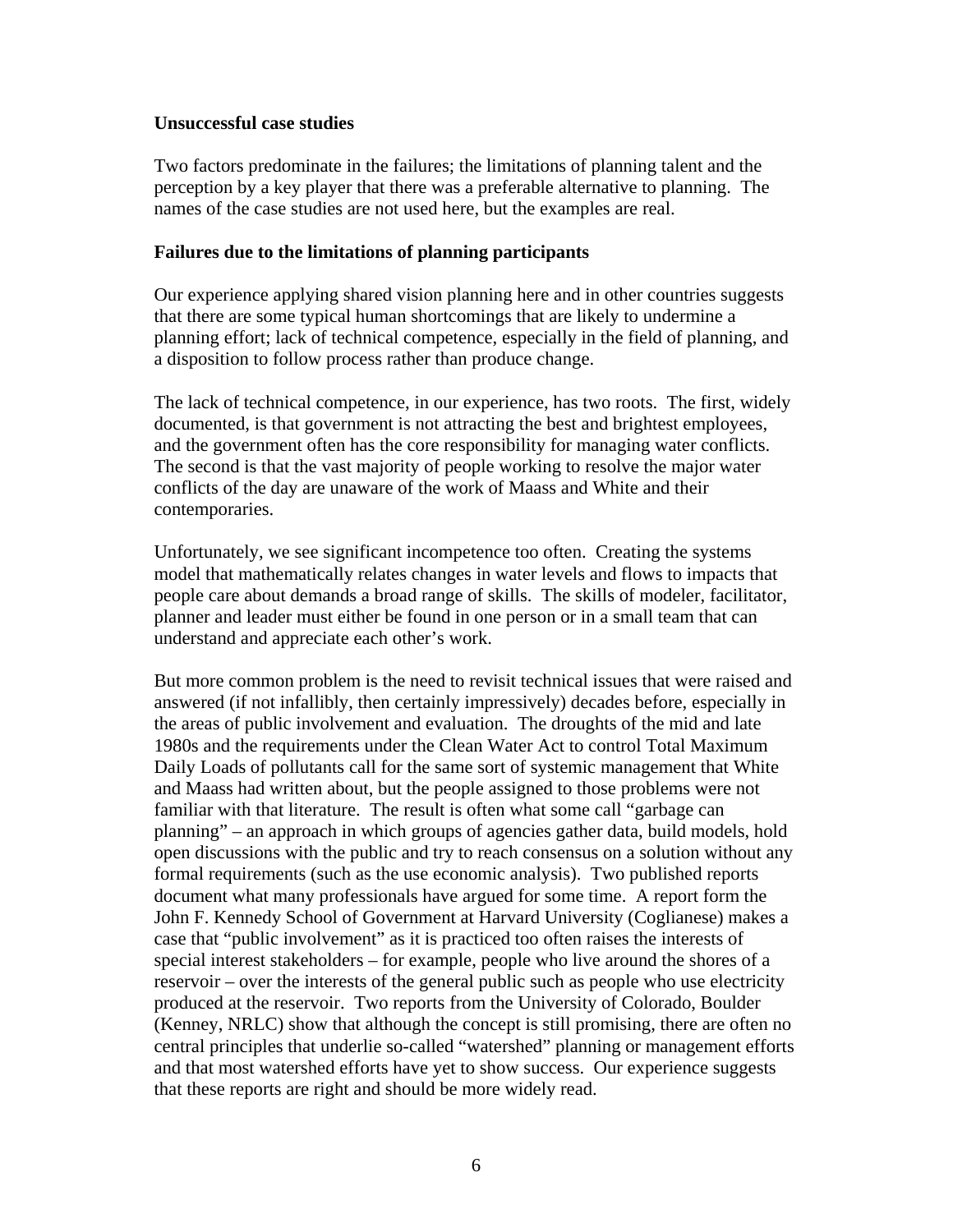The second form of incompetence we often see is a disposition to process rather than product. This typically takes one of the following forms:

- Planners who believe the end product is a report rather than an improvement in the way water is managed.
- Technical experts whose view of the world is narrowed too much by their professional perspective. There are many variations, but to name a few:
	- o Meteorologists who measure skill by the accuracy of forecasts rather than the impacts on the people who use the forecasts.
	- o Modelers who try to impose their modeling approach on a problem rather than fashioning the model to the problem.
	- o Economists and lawyers who believe that only the market or only the law is important in the allocation of resources
	- o Environmentalists who review plans to find what is wrong rather than design plans to achieve what is right.

## **Failures due to perception by a key player that there was a preferable alternative to planning**

The second factor we identified in those cases where shared vision planning was not effective was the belief by one or more key players that their interests could best be served by a solution path outside planning. In those cases no planning approach is likely to work, but shared vision planning is probably more likely to identify the problem and (at least) make it evident that further planning would be a waste of time and money.

In this case, the experience of traditional planners is part of the problem. Federal water project planning was a required path to Federal water project funding; if you wanted a voice in how that investment was made, you had to participate in the planning effort. That led to a perception that stakeholders would participate if given the opportunity, so the main obligation of the planner was to make sure stakeholders knew they could access the process. But stakeholders consider a planning study differently if it is not the door to funding. When planning is being done to allocate water, or a make a regulatory decision, or change the operation of an existing system, this old planning axiom may be naive.

Three examples abstracted from our experience illustrate the point:

- A city that does not want its suburban customers to understand their water supply system so well that they would sue the city for failure to live up to its contractual responsibilities.
- A government that prefers a pre-ordained water solution that has been negotiated at a political level to address water and non-water issues such as sovereignty, protection of traditional culture, rivalry and distrust among governments in the same river basin, or transportation and police services.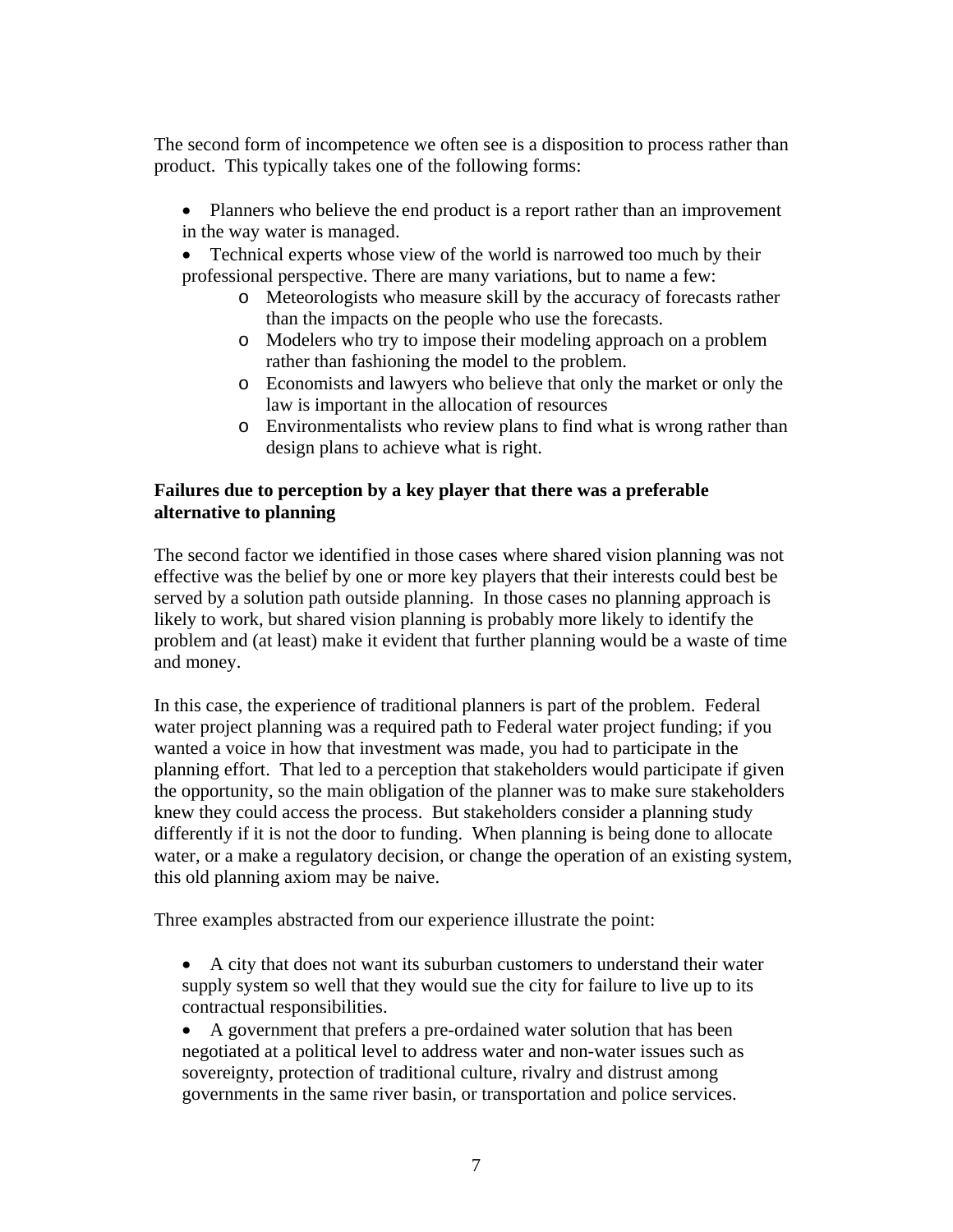• Stakeholders who have a legal right to use water in ways that are uneconomic. This is common and while one can argue that it is wrong, it is not necessarily sinister. For example, it is common around the world for government to consciously and formally subsidize water for farming because of the social significance of farming and because of concerns about being dependent on foreign food. Economists generally oppose such subsidies and most planning studies would not support them. Just as Bill Gates would not be interested in a study to determine the best allocation of his money, these stakeholders are likely to resist communal efforts to find a better allocation of the water they now have a right to use.

It is important to realize that in these three cases, the aversion to planning may not be overt, but may take the form of missed meetings, delays in work product contributions, or technical challenges on issues that do not affect the decision being planned.

#### **Success pending**

We often feel study team elation at the success in the team building and evaluation phases. It is tempting to declare success then, but taxpayers expect planning studies to result in real world improvements. So at moments like this we declare success pending. Sometimes success never comes.

We were asked to intervene in the Alabama-Coosa-Tallapoosa Apalachicola-Chattahoochee Flint (ACT-ACF) River Basins study when the Corps of Engineers and the three states involved (Alabama, Florida, and Georgia) reported to us that their efforts to resolve their conflicts were at the point of failure and their only options were to return to court or try what was then a new approach, shared vision planning. We worked with the four "partners" for over two years to apply shared vision planning in that basin despite considerable resistance from some of the parties involved for many of the reasons described above (although we should be clear that the abstractions we use are truly drawn from many case studies, and none of the ones listed above were drawn from the ACT-ACF). BY the time we left the study, we had a working shared vision model for each basin, with the impacts in every area modeled at some substantial level and after the states had agreed in principle on the design of an interstate compact for each basin. The compact design was informed by the brilliant research and patient advice of Professors Bill Lord and Doug Kenney. The compacts were eventually signed into law by the three governors and President Clinton – the first water compacts in decades and the first ever in the Southeastern U.S. The "only" thing left to do was to use these tools to reach an agreement on how to allocate water.

For years after we left, we touted the ACT-ACF as an example of shared vision planning but were always careful to report that we did not consider it a success yet because for all the technical accomplishment, it had not yet led to better water management. In fact, one might say similar things about efforts to manage the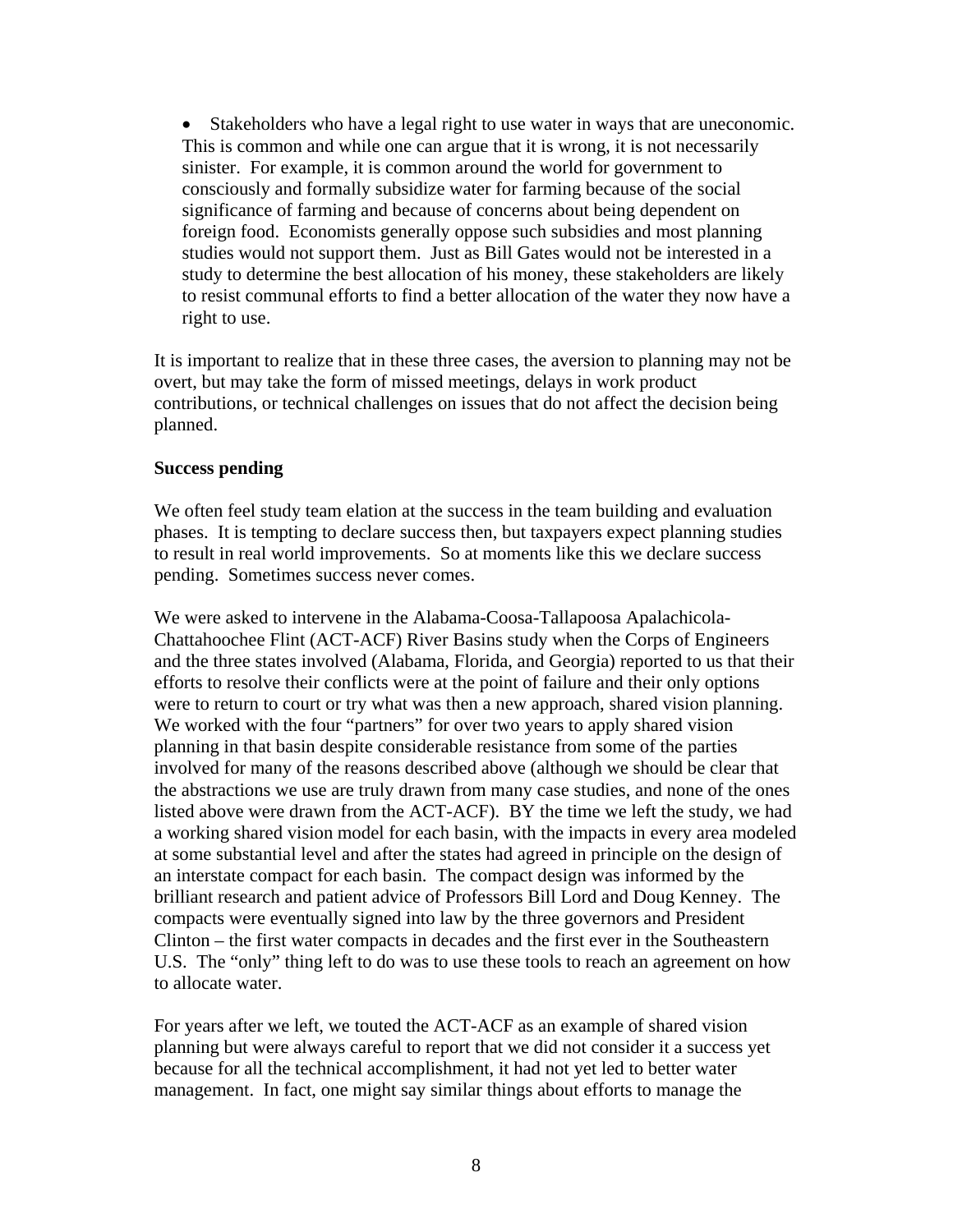Columbia, the Missouri or the Colorado; that is, the process is still underway but the rules for management are still essentially the same as they were twenty years ago.

We now believe that the ACT-ACF case study can be put in the "failure" category. After years of extensions of the sunset clause of the compact, the states, by their failure to agree on yet another extension of the compact, have all but assured that the resolution will take place in court. This solution was available to the states in 1992, before they spent tens of millions of dollars on planning, and before the risk of water shortage in Atlanta area grew so much. All parties have to accept the fact that the courts will rule based on the law, including case law. Others have documented what we have observed, that court decisions on water often surprise and disappoint all the litigants. But that is just one part of the failure. The compact gave the states extraordinary power to make decisions; the Federal representative was not allowed a vote and could only veto a state supported decision if the decision demonstrably violated Federal law. Although the future is uncertain, and the legal issues would have to be sorted out in court, there are certainly reasons to believe that the states will have much more difficulty doing what they want without the compact. For example, if Georgia does pursue a "West Georgia" reservoir for water supply, they will have to apply to the Corps for a Clean Water Act permit. The Two Forks (Denver, Colorado), Gaston Pipeline (Virginia Beach) and King William Reservoir (Newport News, Virginia) cases demonstrate that the permitting process for controversial water supply projects can take years and cost millions of dollars.

## **Five triage questions**

- 1. How can planning improve water management? Participants should try to imagine the planning study is over and they are very happy, then explain how the planning study changed things. If success cannot be imagined, how can it be managed?
- 2. Is the planning effort likely to be subverted by lobbying or adjudication? If possible find a political scientist at a local university or hire a retired politician with analytic skills to provide this background. We never failed to be amazed by what we did not know.
- 3. Is the necessary openness of shared vision planning in itself contrary to the interests of a major stakeholder? This may be revealed in the political analysis or belied by the resistance of a study partner to help make progress. Consider each major player and ask if there could be openness issues.
- 4. Is water the issue or the stage for other conflicts to play out on? Our political studies often showed that the real issues were outside water. Ask if changes in water management would help new people move to the area, and see if those who would be hurt by that immigration are resisting the study.
- 5. How likely is it that planning will occur? Does the study plan begin with data acquisition? Is there a suitable budget for plan formulation and evaluation? In a surprising number of cases, planning schedules and budgets assume that solutions will appear from the data, and the evaluations and rankings will be obvious once the data are collected.